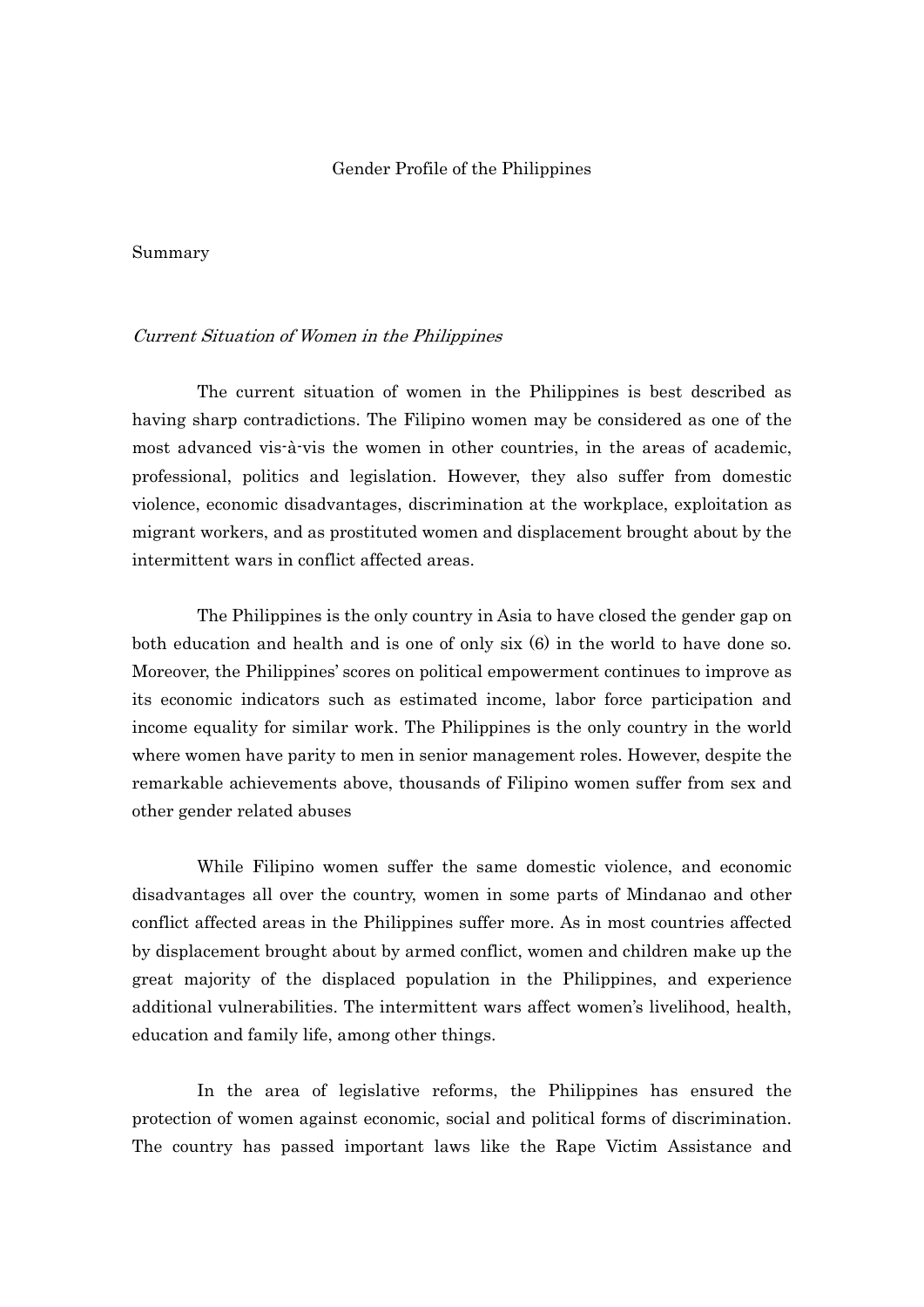Protection Act of 1998, the Anti Sexual Harassment Act of 1995 and the Anti-Violence Against Women and Their Children Act of 2004. The Philippines also has a vibrant women's movement which is recognized for its work in the international and national levels.

### Government Policy on Gender

 The Philippine government adopted the Philippine Plan for Gender Responsive Development (PPGD) 1995-2025, a 30 year strategic plan that translated the Beijing Platform for Action into policies, strategies, programs and projects for Filipino women. To operationalize the PPGD, the Philippine government, with its partners in the non-government organizations, and the academe formulated the Framework Plan for Women (FPW) in 2001.

 The FPW has the following three (3) priority areas: (i) promotion of women's economic empowerment, (ii) protection and advancement of women's rights, and (iii) promotion of gender responsive governance.

 The Philippines is one of the few countries in the world that has adopted a GAD Policy Budget that requires all government agencies (including local government units) to utilize at least five percent of their respective total budgets for programs, activities and projects that address the needs and uphold rights of women.

#### National Machinery

 The National Commission on the Role of Filipino Women (NCRFW) was established on 7 January 1975 and it serves as an advisory body to the President. Among its mandate is to review, evaluate and recommend measures, including priorities to ensure the full integration of women for economic, social and cultural development at national, regional and international levels. It is also mandated to ensure further equality between men and women.

 The NCRFW has a Board of Commissioners which is headed by a Chairperson. The Board sets policies, programs, thrusts and rules toward the achievement of the vision and mission of the Commission. The Chairperson is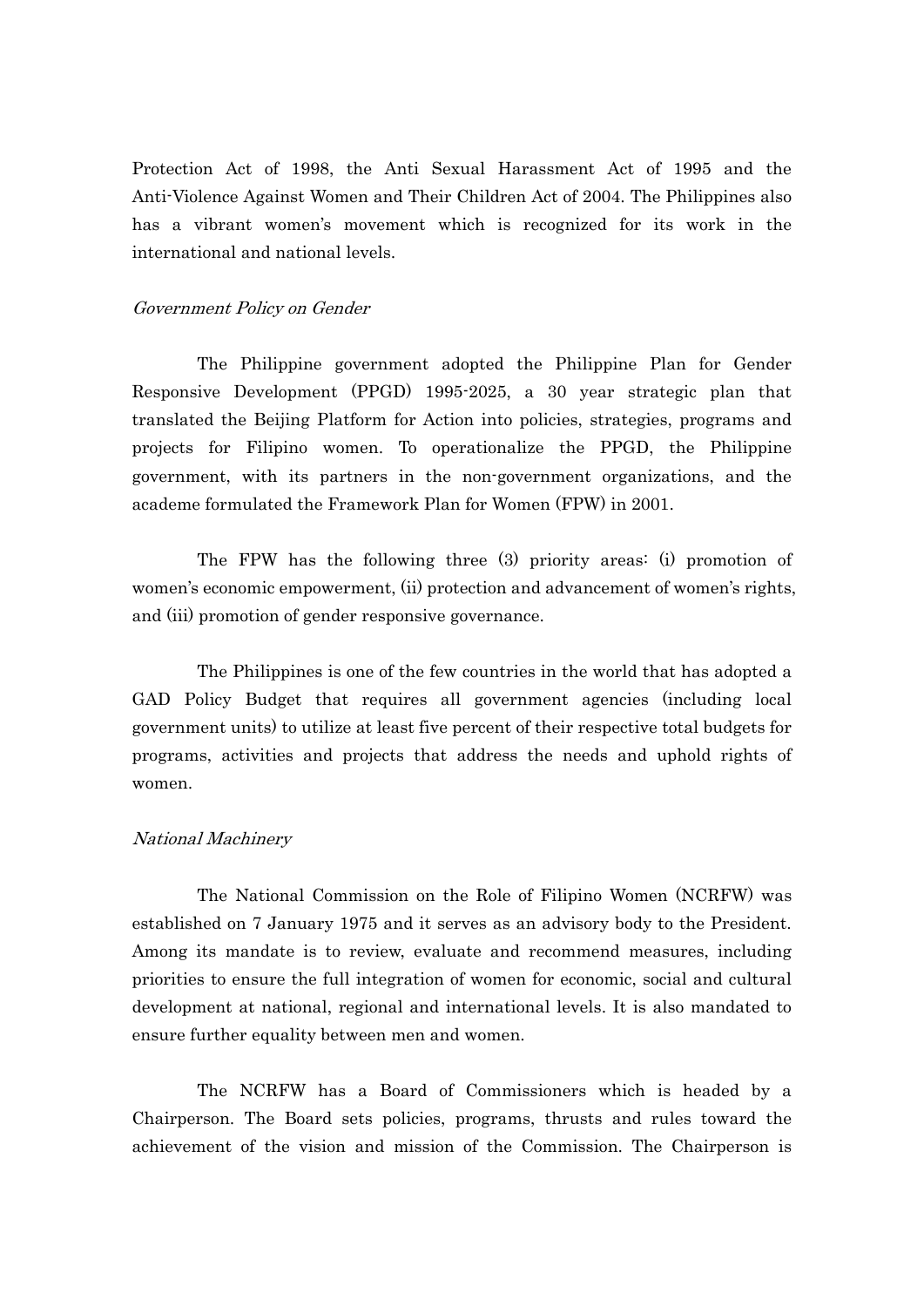responsible for ensuring the overall implementation of the policies and programs of the Commission. The Commission's Executive Director, on the other hand, oversees the planning and implementation of the Commission's operations. The Executive Director is assisted by two Deputy Executive Directors and five Division chiefs which handle the following divisions: (i) Policy Advocacy and Analysis, (ii) Technical Services, (iii) Monitoring and Evaluation, (iv) Information Resources Management, and, (v) Administration and Finance

# Situation of Women/Gender in Education

 Female students in the Philippines fare very well in the area of education. Relative to male students, females have a higher participation rate in the elementary and secondary levels. Moreover, female students have a better cohort survival rate in elementary and secondary levels. This is because the drop out rate for males is higher than that of the female students. The female students' completion rate is also higher than that of the male students' in both levels. Poor families tend to make boys work because they are considered to be more physically able than girls. Since boys generally perform poorer in school, it seems easier for parents to make them quit and get a job. Moreover, girls value education more than boys do because they no longer see themselves merely staying at home when they grow up, they expect to have careers. Boys tend to assume they would be able to work even without finishing school.

 The results of recent National Board Examinations show that female examinees scored better than male examinees in most of the engineering courses. On the other hand, male examinees fared better than female examinees in medicine, midwifery, nursing, nutrition-diabetics and social work. Female students can excel on areas where men traditionally excel on and vice versa. At the post graduate level, more females than males are enrolled in graduate courses.

 Overall, in terms of basic and functional literacy, females have higher rates than males, except in the Autonomous Region in Muslim Mindanao.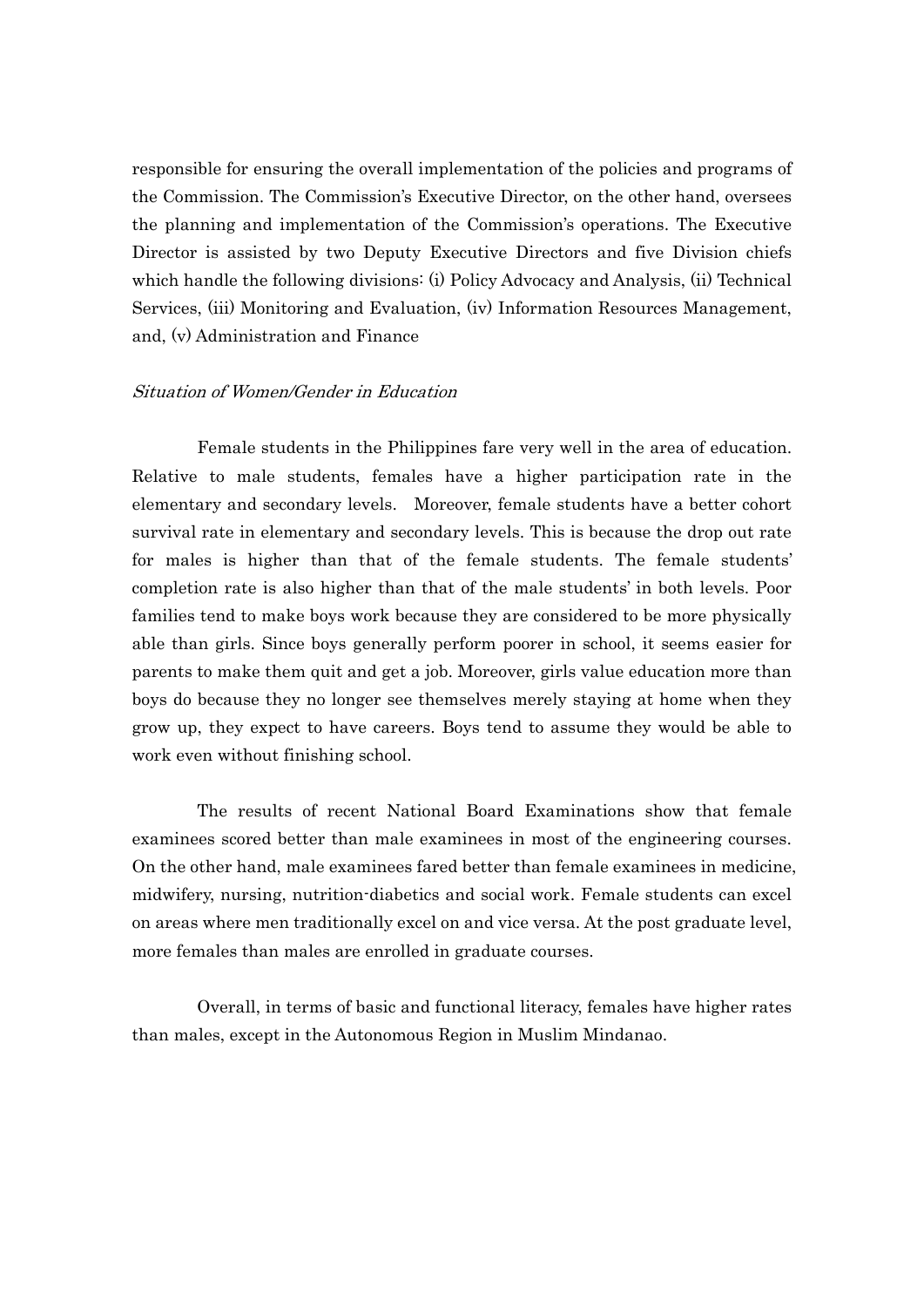# Situation of Women/Gender in Health

 Across the regions in the Philippines, women have varying levels of access to health facilities during delivery. While 69.5% of live births occurred in health facilities in the National Capital Region, only 10.7% occurred in the same facilities in CARAGA. Consequently, the number of deliveries assisted by trained health professionals vary according to the region. CARAGA has the least number of deliveries assisted by health professionals while the NCR has the most number.

 The Philippines has a number of women in especially difficult circumstances. These include (i) women in armed conflict, (ii) women victims of domestic violence, (iii) women in prostitution, (iv) women in prison, and (v) single women. In general, women are put in disadvantaged position due to the differences in gender roles. This limits their access to resources and their ability to provide and protect their health.

 Another health related issue affecting women is the violence committed against them and their children. Violence against women and their children (VAWC) is an act or a series of act committed by any person against his wife, former wife, a woman with whom he has or had a sexual dating relationship, or with whom he has a child, or against the woman's child. This act may have been committed within or outside the family residence resulting to (i) physical violence (bodily or physical harm), (ii) sexual violence, (iii) psychological violence, and (iv) economic abuse

 The Department of Health has identified the following factors that lead to poor health among Filipino women: (i) low social status of women, (ii) reproductive risks, (iii) inadequate gender-responsive services and facilities for women, (iv) environmental hazards and contaminants, and (v) increased participation of women in the workforce (reproductive health risk at work especially during pregnancy and lactation)

### Situation of Women/Gender in Agriculture, Forestry, Fisheries

 The percent distribution of female hired workers in agriculture is lower than that of the males. On the other hand, there are more unpaid female family workers than male family workers.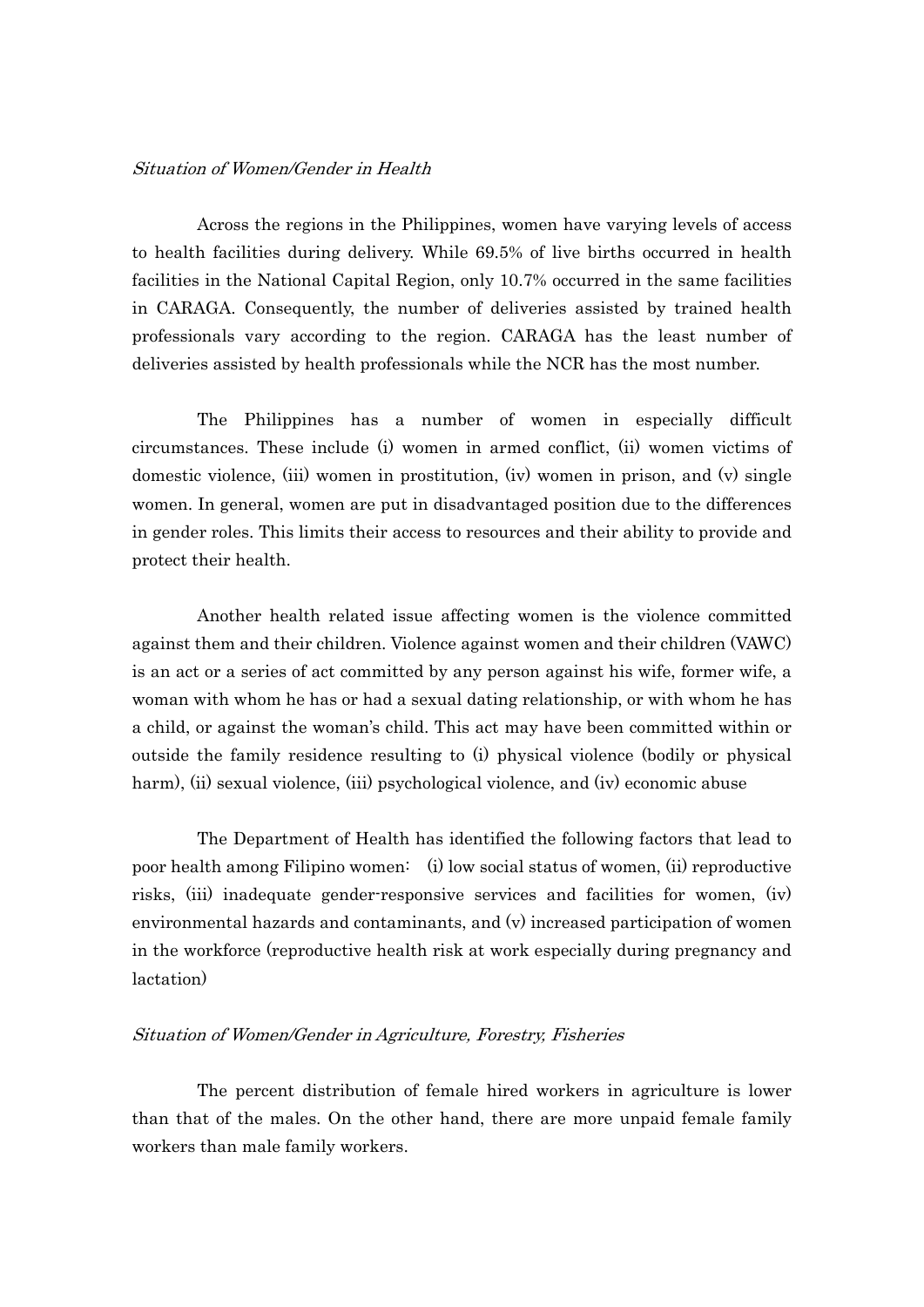Despite the important role played by women in Philippine agriculture, most of the land titles of land owning households are in the name of their husbands. This may be explained by the patriarchial system in the Philippines, where men are traditionally believed to be the main breadwinners while women are responsible for childbearing. In the Philippines, women are still strongly tied to their traditional roles as mother, wife, and housekeeper.

 There are more men than women employed in forest based industries as well as in the fisheries sector. Women are engaged in almost all areas of rice production. Besides the actual rice production, women are also primarily tasked to prepare food to be brought to the field during meal time. Women's scope of influence extends beyond household maintenance, it also includes decisions relating to budget allocation for farm input expenses and productive activities. Most of the women are directly involved in capital procurement.

 Among the individuals of farming households who out migrated, a higher proportion of females than males migrated. Although rural to urban migration occurs, domestic to international migration is more prevalent. Female migrants mainly worked as domestic helpers and entertainers within the Philippines and in the Middle East, Italy, Singapore, and Hong Kong. Others worked as factory workers in Taiwan, Japan and Korea.

# Situation of Women/Gender in Economic Activities

 While women's labor force participation rate is close to 50%, their rate is still lower than that of men. Filipino women are prevented from entering the labor force because of the gender role stereotyping, particularly in relation to reproductive responsibilities. Women have slightly higher unemployment rate than men, except in 2005 and 2006. Compared with its neighbors in the region, the Philippines has the highest percentage of female professionals and technical workers. The Philippines is the only country where women have parity to men in senior management roles.

 The lack of employment in the country has led millions of women to leave and work abroad as overseas Filipino workers (OFWs). From 1998-2006, women outnumbered men in terms of newly hired OFWs. Women OFWs outnumber men as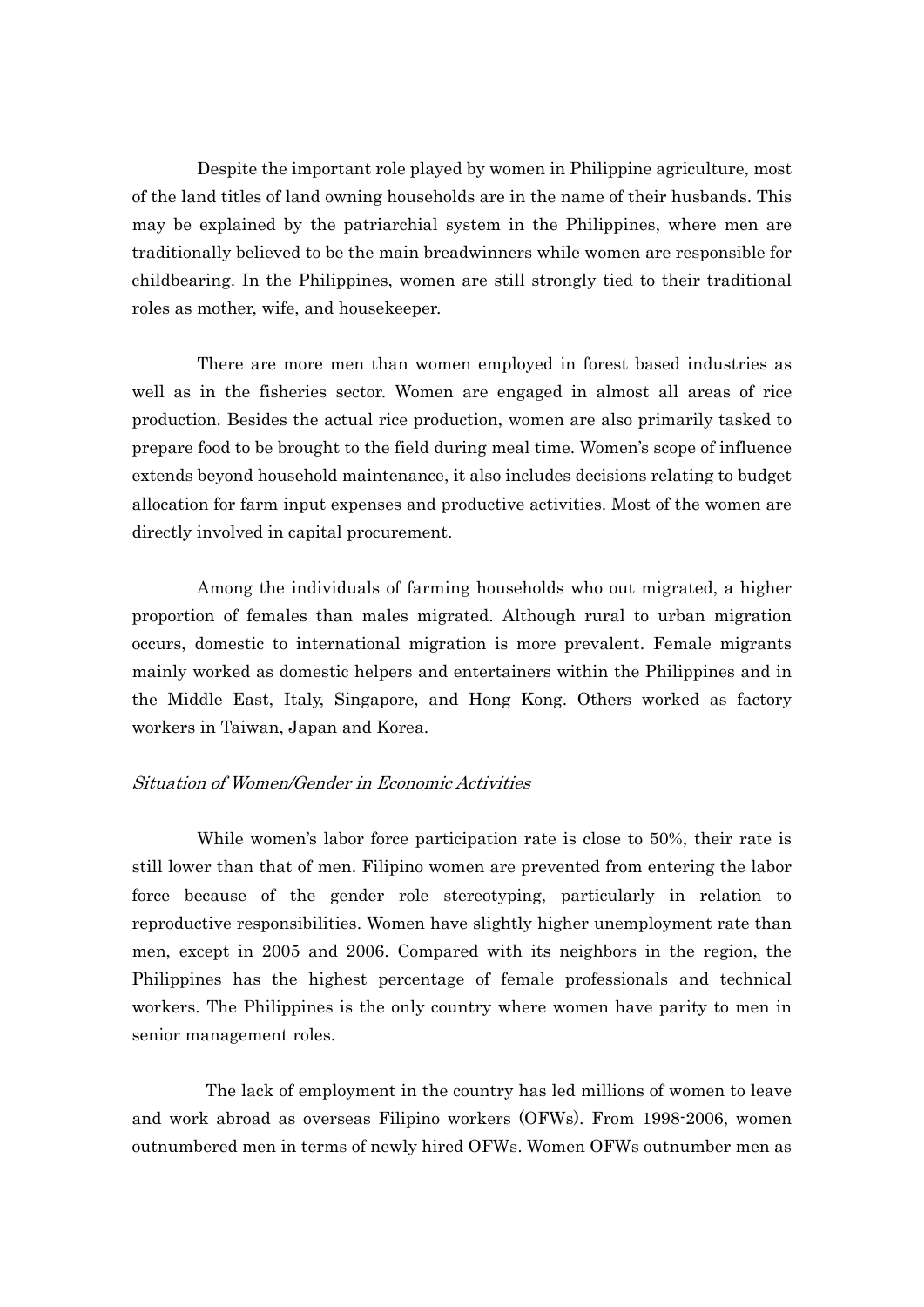professionals, clerks, service and sales workers, laborers and unskilled workers. Working overseas has brought a lot of difference in the lives of Filipino women. For instance, those working as domestic workers are now getting remuneration for domestic work which they have been doing in their own homes but were not credited for any economic value. The women's ability to contribute financially to their families has not only empowered them but also gave them a greater sense of self-worth.

### Situation of Women/Gender in Political and Public Life

 As early as 1937, Filipino women were already allowed to vote and stand for election. Further, as early as 1941, a woman has already been elected into Parliament (the first in the region).

 The Philippines takes pride in having numerous Filipino women who played significant roles in the United Nations to advance women's global agenda. As early as 1964, Filipino women already occupied high position in the U.N. Commission on the Status of Women. They have also sat as Commission on the Elimination of All Forms of Discrimination Against Women (CEDAW) Committee Chair and Experts.

 There are more female employees than males in the Philippine government bureaucracy. Filipino men dominate as decision makers and managers while women are predominant professional in government. The Philippines has produced two women Presidents. While the incumbent President is a women, the percentage of elective positions occupied by women is less then a fifth of the total number of positions. According to the World Economic Forum's Global Gender Gap Report of 2007, the Philippines ranked  $14<sup>th</sup>$  out of 128 countries, in terms of political empowerment. In the judiciary branch of government most of the judges are males.

### Situation of Women in Mindanao

 According to the Mindanao Commission on Women, urgent attention should be given to Mindanao Women in the areas of economic opportunities, reproductive health, political participation, education and even basic services such as water and power. The Moro and Lumad women are the poorest and most disadvantaged